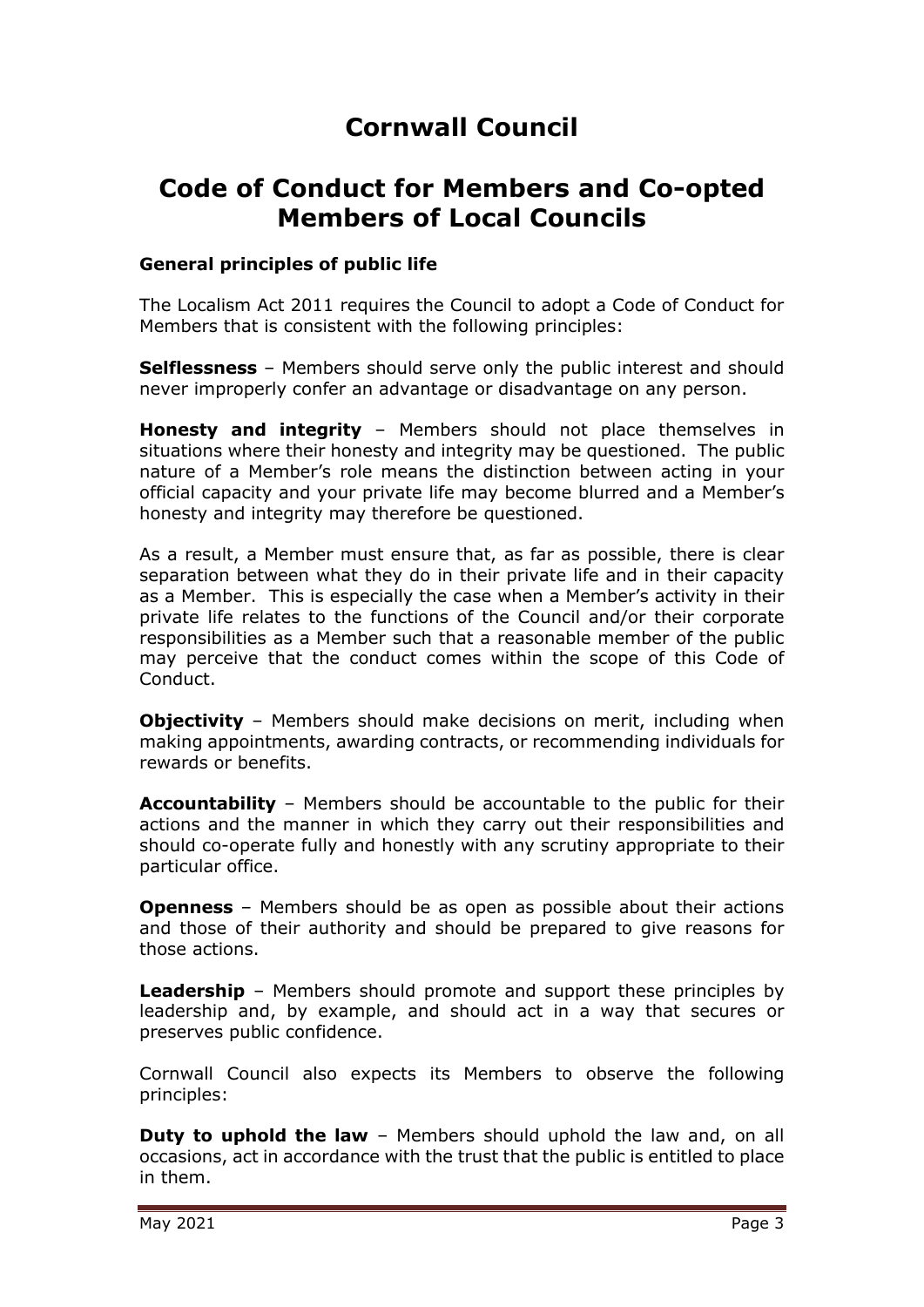**Personal judgement** – Members may take account of the views of others, including their political groups, but should reach their own conclusions on the issues before them and act in accordance with those conclusions.

**Respect for others** – Members should promote equality by not discriminating unlawfully against any person, and by treating people with respect, regardless of their race, age, religion, gender, sexual orientation or disability. They should respect the impartiality and integrity of the authority's statutory officers and its other employees.

**Stewardship** – Members should do whatever they are able to do to ensure that their authorities use their resources prudently, and in accordance with the law.

Whilst these overriding principles are not formally part of the Code of Conduct, they underpin the purpose and provisions of the Code of Conduct and are principles in accordance with which Members should conduct themselves.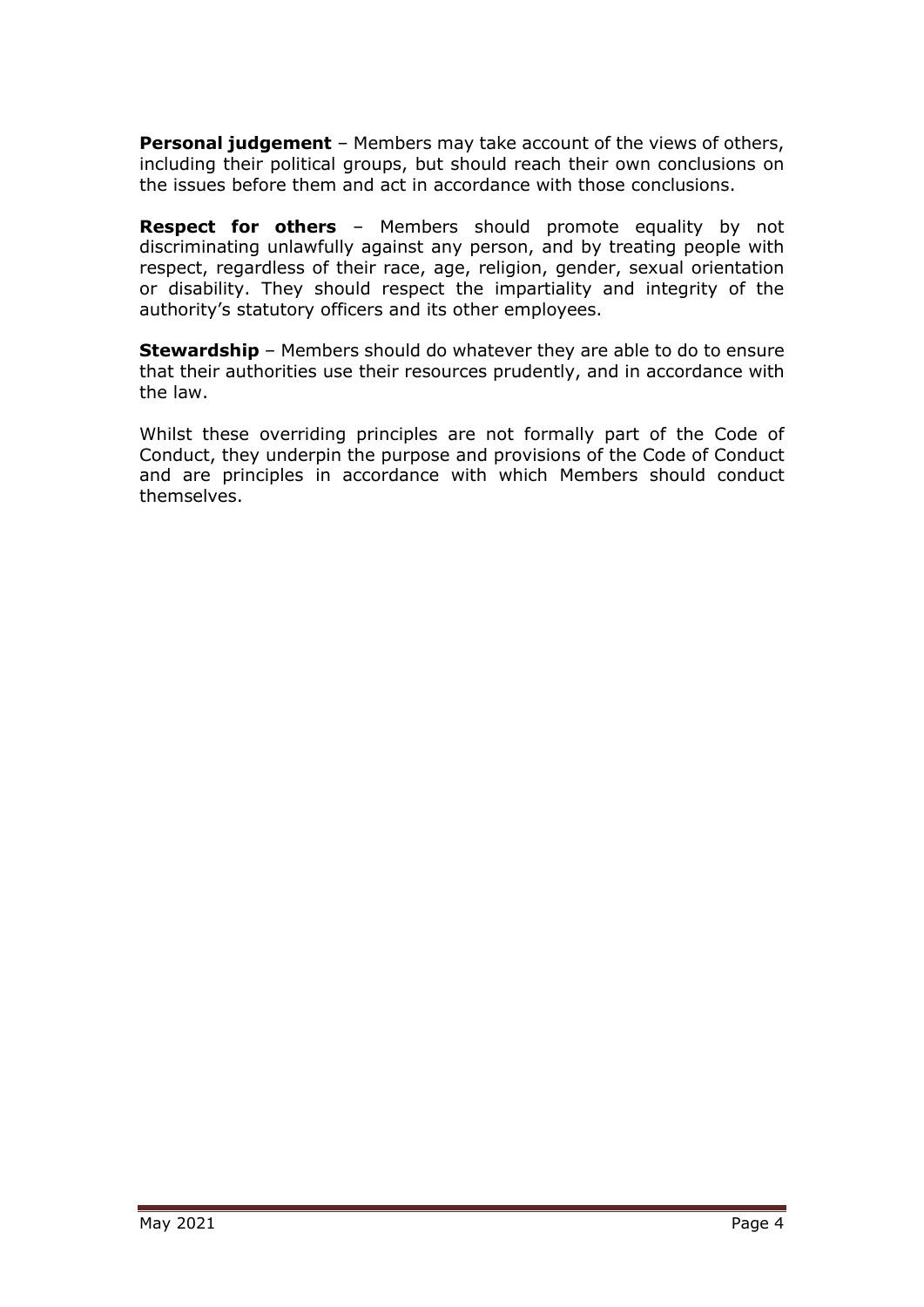## **Introduction and Interpretation**

- 1. This Code of Conduct has been adopted by Cornwall Council to support its duty to promote and maintain high standards of conduct by Members of the Council as required by the Localism Act 2011. The Standards Committee assumes ownership of the Code on behalf of the Council and also monitors the operation of the Code in conjunction with the Monitoring Officer.
- 2. In this Code:

"**disclosable pecuniary interest**" means an interest described in Part 5A of this Code and which is an interest of a Member or an interest of (i) that Member's spouse or civil partner; (ii) a person with whom that Member is living as husband or wife; or (iii) a person with whom that Member is living as if they were civil partners, and that Member is aware that that other person has the interest as found on page 11 of this Code

"**dispensation**" means a dispensation granted by the Standards Committee of the Council or other appropriate person or body which relieves a Member from one or more of the restrictions set out in subparagraphs 3(5)(i), 3(5)(ii) and 3(5)(iii) of Part 3 of this Code to the extent specified in the dispensation

"**interest**" means any disclosable pecuniary interest or any disclosable non-registerable interest where the context permits

"**meeting**" means any meeting of the Council, the Cabinet and any of the Council's or the Cabinet's committees, sub-committees, joint committees, joint sub-committees, area committees or working groups

"**Member**" includes an Elected Member and a Co-opted Member

"**non-registerable interest**" mean an interest as defined in Part 5B of this Code as found on page 13 of this Code

"**register**" means the register of disclosable pecuniary interests maintained by the Monitoring Officer of the Council

"**sensitive interest**" means an interest that a Member has (whether or not a disclosable pecuniary interest) in relation to which the Member and the Monitoring Officer consider that disclosure of the details of that interest could lead to the Member, or a person connected with the Member, being subject to violence or intimidation

**"trade union"** means a trade union within the meaning of the Trade Union and Labour Relations (Consolidation) Act 1992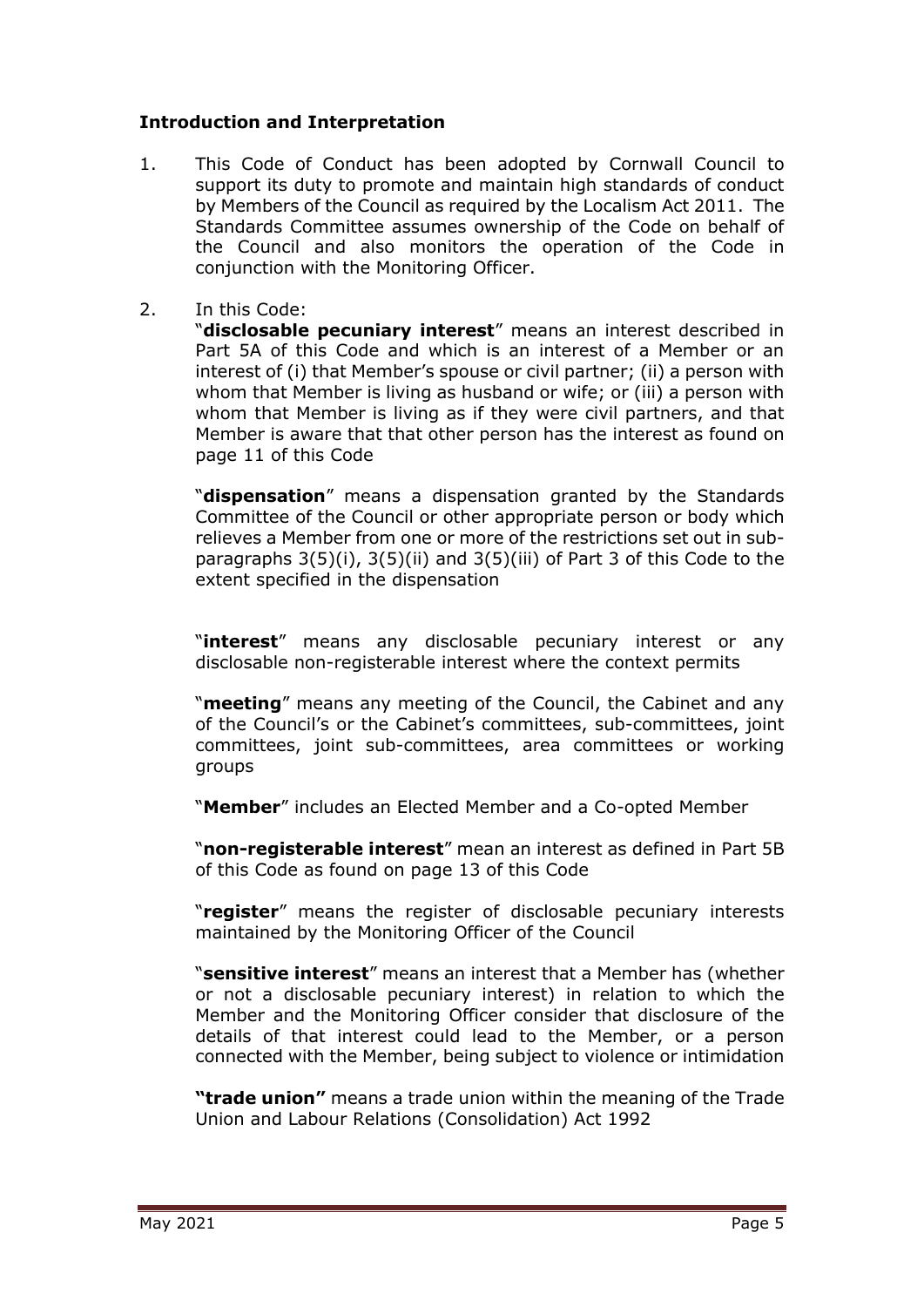- 3. This Code is arranged as follows:
	- Part 1 Application of the Code of Conduct
	- Part 2 General obligations
	- Part 3 Registering and declaring interests
	- Part 4 Sensitive interests
	- Part 5A Pecuniary interests
	- Part 5B Non-registerable interests.

### **Part 1 – Application of the Code of Conduct**

- 1.1 This Code applies to you as a Member of the Council.
- 1.2. This Code should be read together with the preceding general principles of public life.
- 1.3. It is your responsibility to comply with the provisions of this Code.
- 1.4 Subject to paragraphs 1.5 and 1.6 of this Code, you must comply with this Code whenever you:
	- (a) conduct the business of the Council, which in this Code includes the business of the office to which you have been elected or appointed; or
	- (b) act, hold yourself out as acting or conduct yourself in such a way that a third party could reasonably conclude that you are acting as a representative of the Council or use knowledge you could only have obtained in your role as a representative of the Council

and references to your official capacity are construed accordingly.

- 1.5 Where you act as a representative of the Council:
	- (a) on another authority which has a Code of Conduct, you must, when acting for that other authority, comply with that other authority's Code of Conduct; or
	- (b) on any other body, you must, when acting for that other body, comply with this Code of Conduct, except and insofar as it conflicts with any lawful obligations to which that other body may be subject.
- 1.6 Where you are also a member of an authority other than the Council you must make sure that you comply with the relevant Code of Conduct depending on which role you are acting in. Your conduct may be subject to more than one Code of Conduct depending on the circumstances. Advice can be sought from the Monitoring Officer or one of his team.

## **Part 2 – General obligations**

2.1 You must treat others with respect.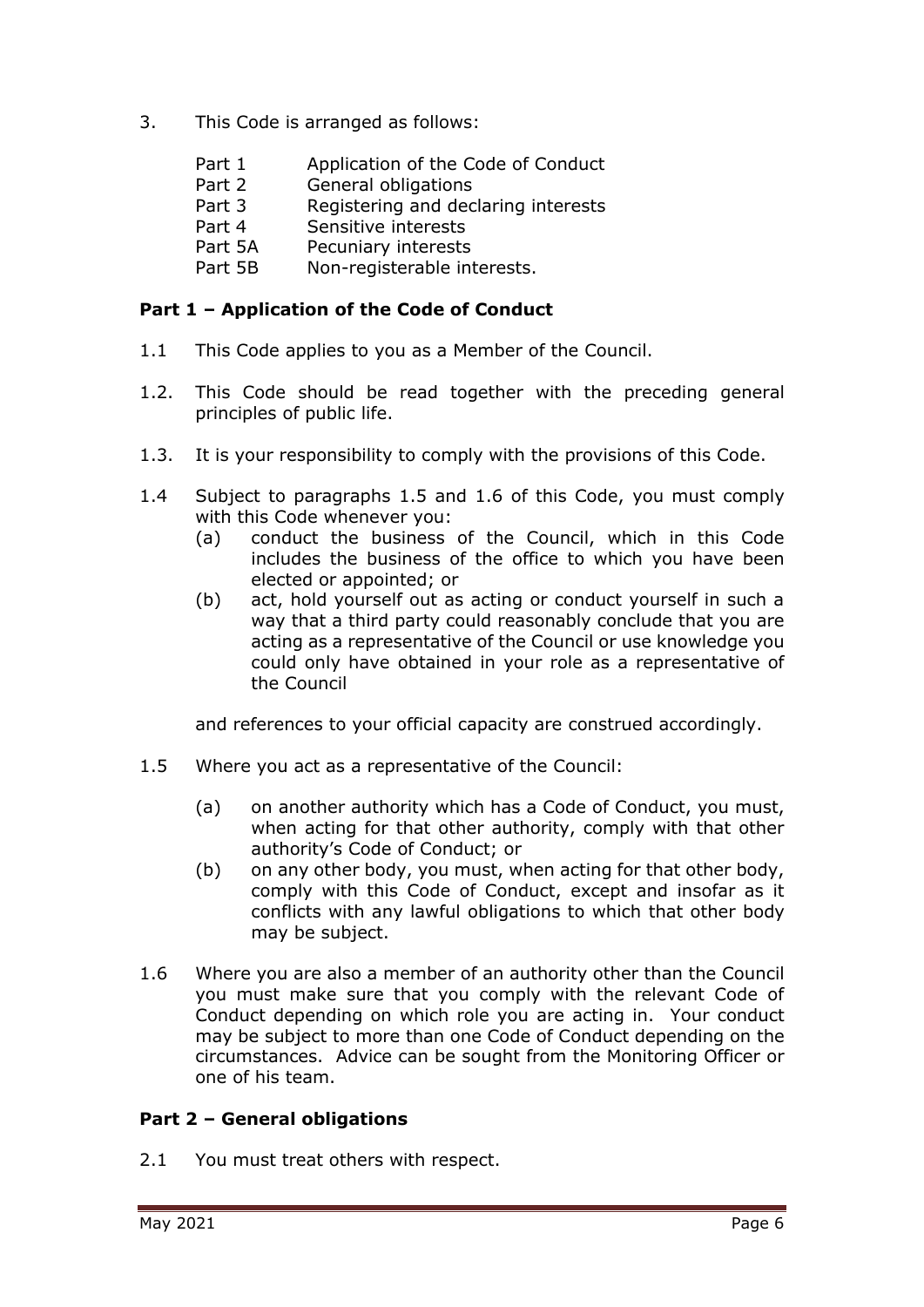- 2.2 You must not treat others in a way that amounts to or which may reasonably be construed as unlawfully discriminating against them.
- 2.3 You must not bully or harass any person.
- 2.4 You must not intimidate or attempt to intimidate others.
- 2.5 You must not conduct yourself in a manner which is contrary to the Council's duty to promote and maintain high standards of conduct by Members.
- 2.6 You must not accept any gifts or hospitality that could be seen by the public as likely to influence your judgement and you are responsible for declaring all gifts and hospitality received over the value of £50 from a single source in one year, either in the form of a single gift or as a cumulative total . You also must register any gifts or gifts or hospitality over £50 within 28 days of receiving either the gift or hospitality.
- 2.7 You must not do anything which compromises or is likely to compromise the impartiality of those who work for or on behalf of the Council.
- 2.8 You must not disclose information given to you in confidence by anyone, or information acquired by you which you believe, or ought reasonably to be aware, is of a confidential nature, except where –
	- (i) you have the consent of a person authorised to give it;
	- (ii) you are required by law to do so;
	- (iii) the disclosure is made to a third party for the purpose of obtaining professional advice provided that the third party agrees in writing not to disclose the information to any other person before the information is provided to them; or
	- (iv) the disclosure is
		- (a) reasonable and in the public interest; and
		- (b) made in good faith; and
		- (c) in compliance with the reasonable requirements of the authority, which requirements must be demonstrable by reference to an adopted policy, procedure or similar document of the Council or evidenced by advice provided by the Monitoring Officer or his nominee.
- 2.9 You must not prevent or attempt to prevent another person from gaining access to information to which that person is entitled by law.
- 2.10 You must not conduct yourself in a manner which could reasonably be regarded as bringing your office or the Council into disrepute.
- 2.11 You must not use or attempt to use your position as a Member of the Council improperly to confer on or to secure for yourself or any other person an advantage or disadvantage.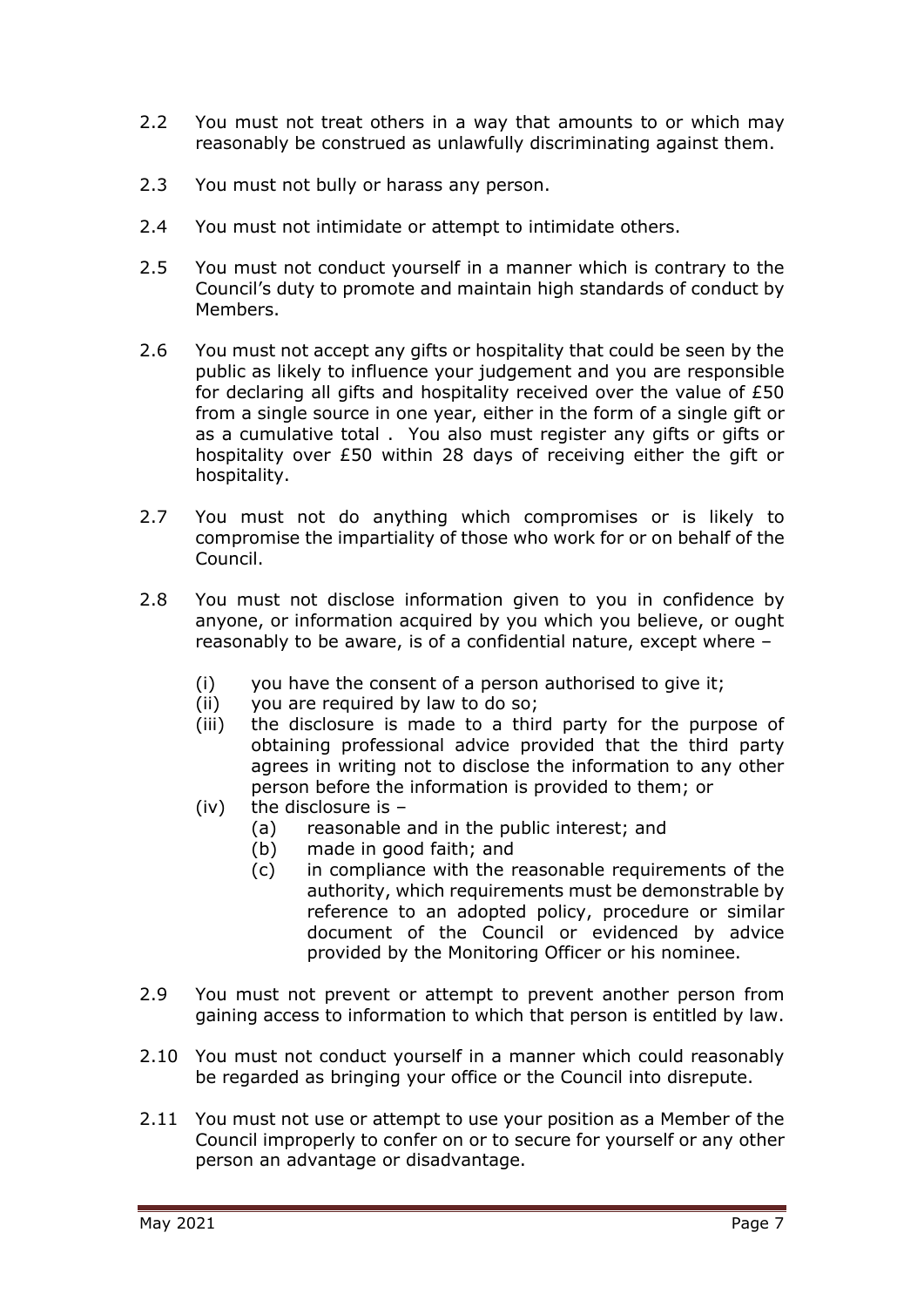- 2.12 You must when using or authorising the use by others of the resources of the Council:
	- (i) have the prior formal permission of the Council;
	- (ii) act in accordance with the reasonable requirements of the Council;
	- (iii) ensure that such resources are not used improperly for political purposes (including party political purposes); and
	- (iv) have regard to any statutory or other requirements relating to local authority publicity.
- 2.13 You must not authorise the use of the Council's resources by yourself or any other person other than by your participation in a formal decision made at a meeting and in accordance with the Council's standing orders or other procedural rules.
- 2.14 You must give reasons for all decisions in accordance with any statutory requirements and any reasonable additional requirements imposed by the Council.
- 2.15 When reaching decisions on any matter you must have regard to any relevant advice provided to you by the Council's Proper Officer, RFO or Monitoring Officer.
- 2.16 You must comply with the requirements of the Monitoring Officer in assisting with any assessment or investigation relating to an alleged breach of the Code of Conduct and comply with any sanction that is imposed upon you for breaching the Code of Conduct.
- 2.17 You must complete Code of Conduct training within 6 months of taking office and then must attend refresher training every 2 years if practicable or as required by the Monitoring Officer. This training can be held virtually.

#### **Part 3 – Registering and declaring interests and withdrawal from meetings**

- 3.1 The provisions of this Part of this Code are subject to the provisions of Part 4 of this Code relating to sensitive interests.
- 3.2 Within 28 days of becoming a Member you must notify the Council's Monitoring Officer of any disclosable pecuniary interest that you have and your membership of any trade union(s) at the time of giving the notification.
- 3.3 Where you become a Member as a result of re-election or your cooption being renewed you need only comply with paragraph 3.2 of this Code to the extent that your disclosable pecuniary interests and your trade union membership(s) are not already entered on the register at the time the notification is given.
- 3.4 You are not required to notify non-registerable interests to the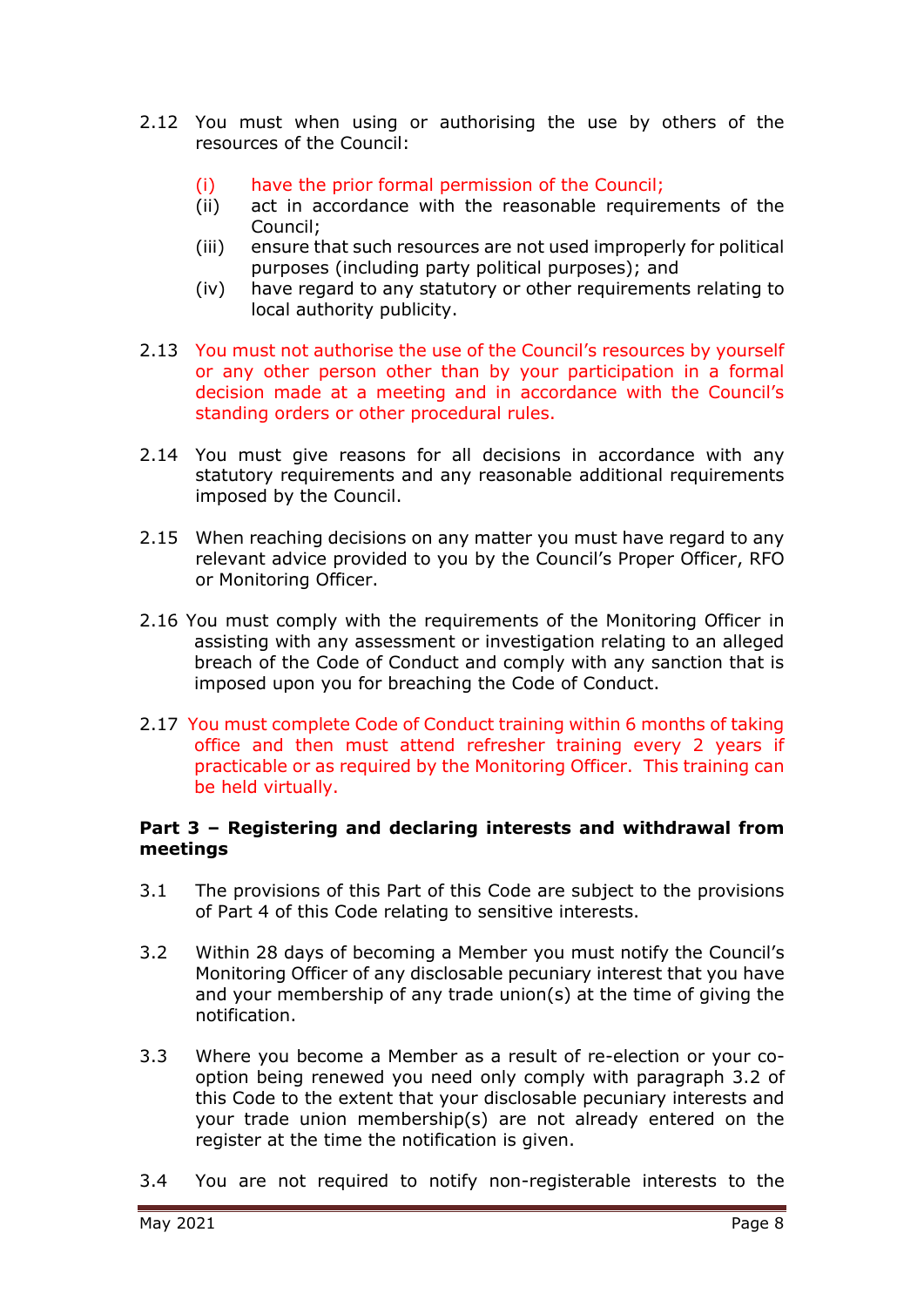Monitoring Officer for inclusion in the register.

- 3.5 If you are present at a meeting and you are aware that you have a non-registerable interest, a disclosable pecuniary interest or an interest by virtue of any trade union membership in any matter being considered or to be considered at the meeting you must disclose that interest to the meeting if that interest is not already entered in the register and, unless you have the benefit of a current and relevant dispensation in relation to that matter, you must:
	- (i) not participate, or participate further, in any discussions of the matter at the meeting;
	- (ii) not participate in any vote, or further vote, taken on the matter at the meeting; and
	- (iii) remove yourself from the meeting while any discussion or vote takes place on the matter, to the extent that you are required to absent yourself in accordance with the Council's standing orders or other relevant procedural rules.
- 3.5A Where a Member has a non-registerable interest in a matter to which paragraph 3.5 relates that does not benefit from a valid dispensation and that interest arises only from the Member's participation in or membership of a body whose objects or purposes are charitable, philanthropic or otherwise for the benefit of the community or a section of the community the Member may with the permission of the Chairman of the meeting or until such time as the Chairman directs the Member to stop, address the meeting to provide such information as they reasonably consider might inform the debate and decision to be made before complying with paragraphs 3.5(i), (ii) and (iii).
- 3.6 If a disclosable pecuniary interest or any membership of a trade union to which paragraph 3.5 relates is not entered in the register and has not already been notified to the Monitoring Officer at the time of the disclosure you must notify the Monitoring Officer of that interest within 28 days of the disclosure being made at the meeting.
- 3.7 Where you are able to discharge a function of the Council acting alone and you are aware that you have a non-registerable interest, a disclosable pecuniary interest or an interest by virtue of any trade union membership(s) in a matter being dealt with, or to be dealt with, by you in the course of discharging that function you must :
	- (i) not take any steps, or any further steps, in relation to the matter (except for the purpose of enabling the matter to be dealt with otherwise than by you); and
	- (ii) if the interest is a disclosable pecuniary interest or membership of a trade union, notify the Monitoring Officer of that interest within 28 days of becoming aware of the interest if the interest is not entered in the register and has not already been notified to the Monitoring Officer.
- 3.8 Within 28 days of becoming aware of any new disclosable pecuniary interest or trade union membership, or change to any disclosable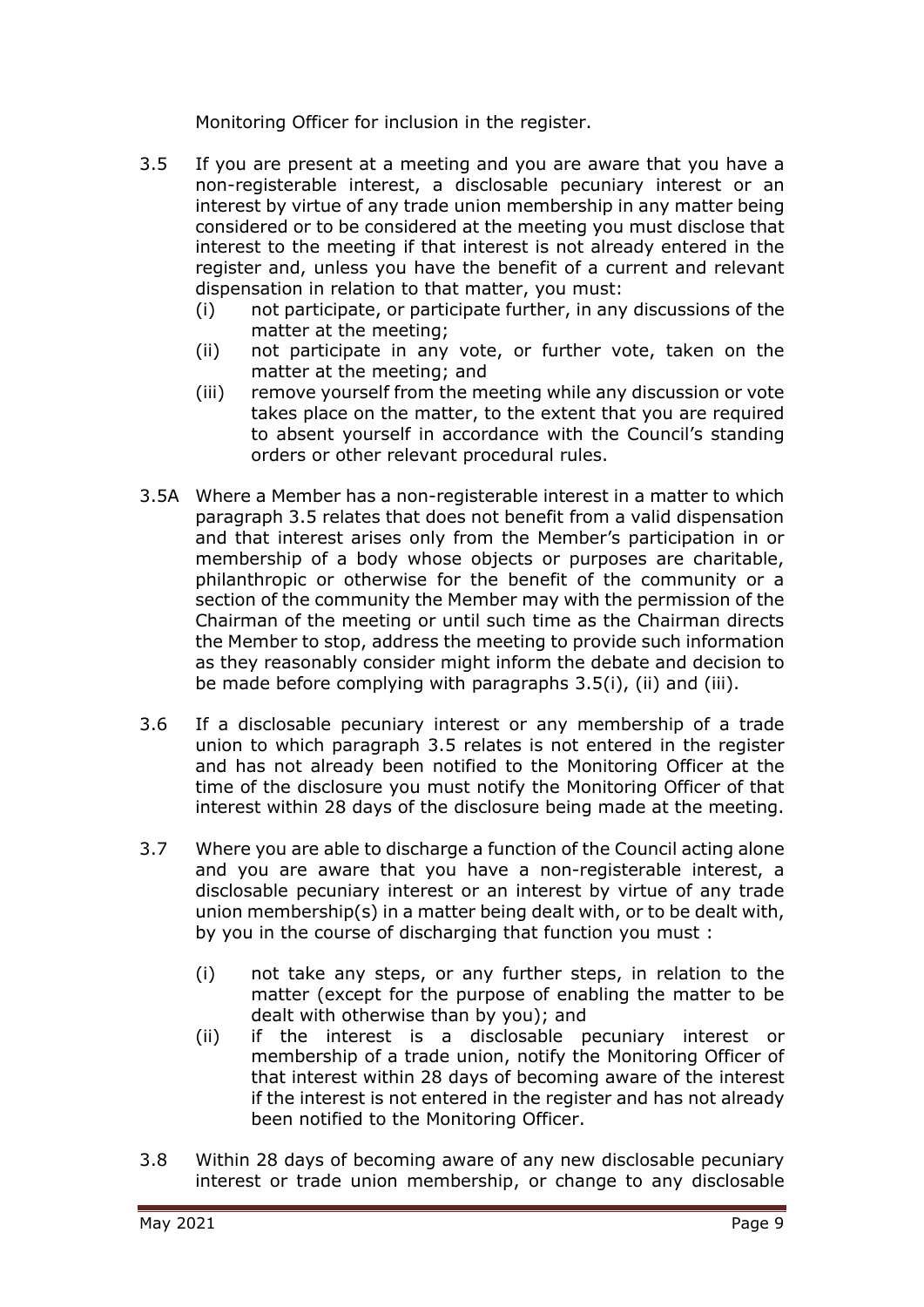pecuniary interest or trade union membership already registered or notified to the Monitoring Officer, you must notify that new interest or the change in the interest to the Monitoring Officer.

- 3.9 All notifications of disclosable pecuniary interests and trade union membership to the Monitoring Officer, excepting those made verbally at meetings, must be made in writing.
- 3.10 You must notify the proper officer of your Council in writing of the detail of all disclosable pecuniary interests that are notified or confirmed to the Monitoring Officer.

#### **Part 4 – Sensitive interests**

- 4.1 Members must notify the Monitoring Officer of the details of sensitive interests but the details of such interests shall not be included in any published version of the register.
- 4.2 The requirement in paragraph 3(5) of Part 3 of this Code to disclose interests to meetings shall in relation to sensitive interests be limited to declaring the existence of an interest and the detail of the interest need not be declared.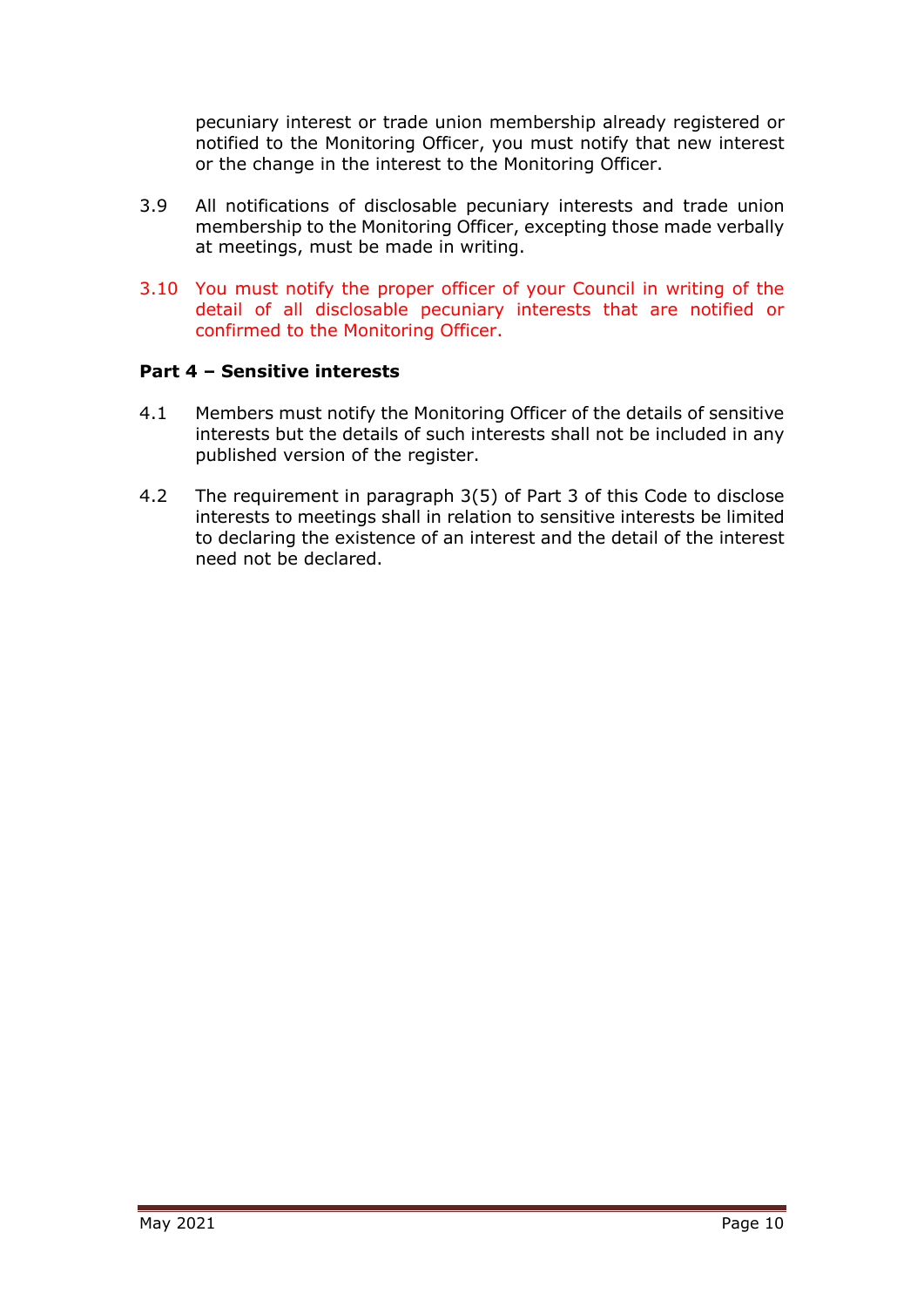# **Part 5A – Disclosable Pecuniary Interests**

In this Part of the Code the expressions in the middle column have the meanings attributed to them in the right hand column

| (a)(i)   | "body in which the<br>relevant<br>person<br>has a beneficial<br>interest" | means a firm in which the relevant person<br>is a partner or a body corporate of which the<br>relevant person is a director or in the<br>securities of which the relevant person has<br>a beneficial interest                                                                            |
|----------|---------------------------------------------------------------------------|------------------------------------------------------------------------------------------------------------------------------------------------------------------------------------------------------------------------------------------------------------------------------------------|
| (a)(ii)  | "director"                                                                | includes a member of the committee of<br>management of an industrial and provident<br>society                                                                                                                                                                                            |
| (a)(iii) | "land"                                                                    | includes an easement, servitude, interest,<br>or right over land which does not carry with<br>it a right for the relevant person (alone or<br>jointly with another) to occupy the land or<br>to receive income                                                                           |
| (a)(iv)  | "relevant<br>authority"                                                   | means the authority of which you are a<br>member                                                                                                                                                                                                                                         |
| (a)(v)   | "relevant person"                                                         | means you, your spouse or civil partner, a<br>person with whom you are living with as<br>husband and wife or a person with whom<br>you are living with as if you are civil partners                                                                                                      |
| (a)(vi)  | "securities"                                                              | shares, debentures, debenture<br>means<br>stock, loan stock, bonds, units of a collective<br>investment scheme within the meaning of<br>the Financial Services and Markets Act 2000<br>and other securities of any description,<br>other than money deposited with a building<br>society |

The following table sets out the disclosable pecuniary interests that have been prescribed by the Secretary of State for the purposes of the Code of Conduct and the Localism Act, 2011.

| Interest |                                                            | Description                                                                                                                                                                                                                                                    |
|----------|------------------------------------------------------------|----------------------------------------------------------------------------------------------------------------------------------------------------------------------------------------------------------------------------------------------------------------|
| (b)(i)   | Employment,<br>office, trade,<br>profession or<br>vocation | Any employment, office, trade, profession or<br>vocation carried on for profit or gain                                                                                                                                                                         |
| (b)(ii)  | Sponsorship                                                | Any payment or provision of any other<br>financial benefit (other than from the<br>relevant authority) made or provided within<br>the relevant period in respect of any<br>expenses incurred by you in carrying out<br>your duties as a member, or towards the |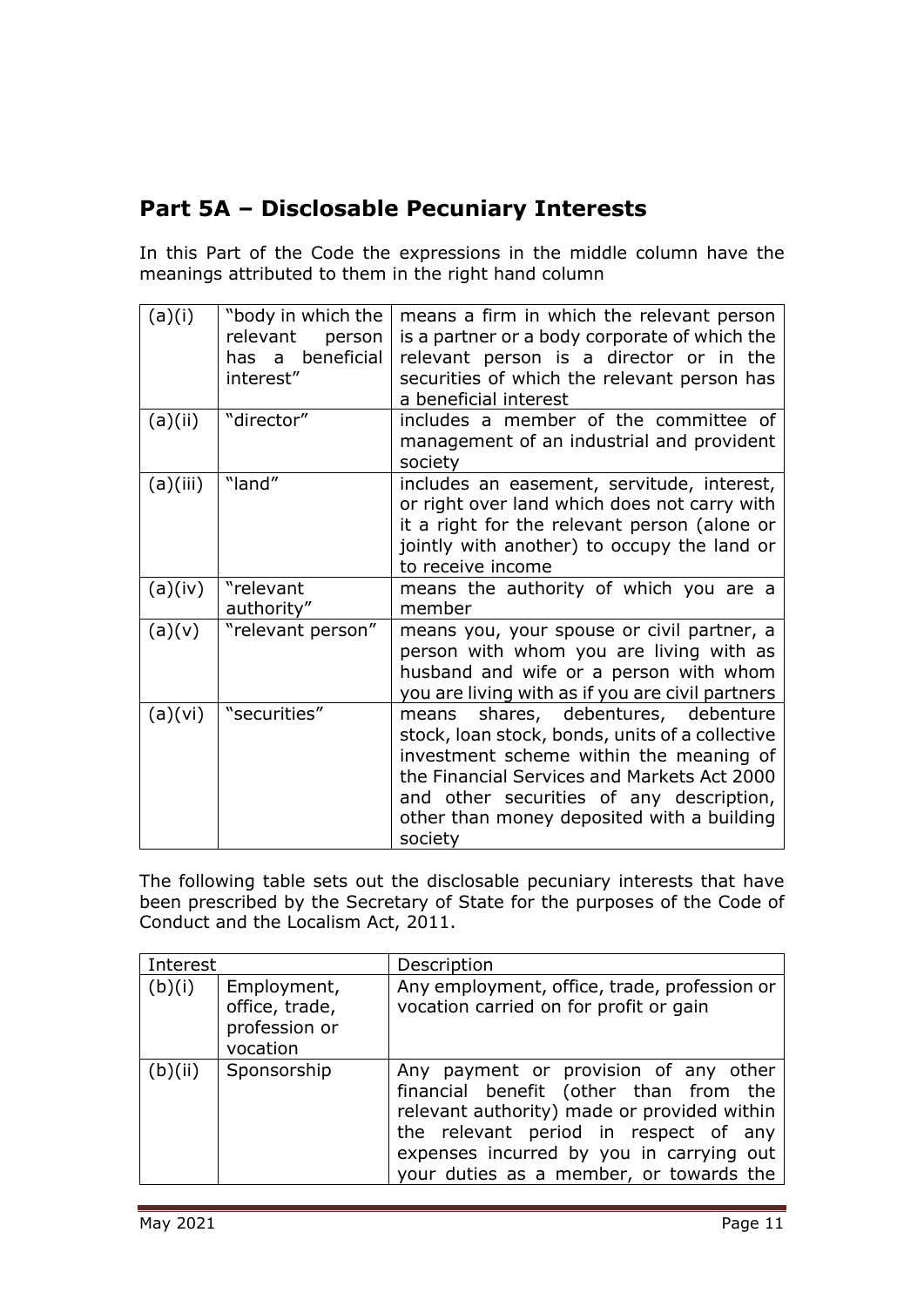|          |                        | election expenses of you. This includes any<br>payment or financial benefit from a trade<br>union(as defined above)                                                                                                                                                                                                                                                                                                                                                                                                                                                                             |
|----------|------------------------|-------------------------------------------------------------------------------------------------------------------------------------------------------------------------------------------------------------------------------------------------------------------------------------------------------------------------------------------------------------------------------------------------------------------------------------------------------------------------------------------------------------------------------------------------------------------------------------------------|
| (b)(iii) | Contracts              | Any contract which is made between the<br>relevant person (or a body which in which<br>the relevant person has a beneficial interest)<br>and the relevant authority under which<br>goods and services are to be provided or<br>works are to be executed and which has not<br>been fully discharged                                                                                                                                                                                                                                                                                              |
| (b)(iv)  | Land                   | Any beneficial interest in land which is within<br>the area of the relevant authority                                                                                                                                                                                                                                                                                                                                                                                                                                                                                                           |
| (b)(v)   | Licences               | Any licence (alone or jointly with others) to<br>occupy land in the area of the relevant<br>authority for a month or longer                                                                                                                                                                                                                                                                                                                                                                                                                                                                     |
| (b)(vi)  | Corporate<br>tenancies | Any tenancy where, to your knowledge, the<br>landlord is the relevant authority and the<br>tenant is a body in which the relevant person<br>has a beneficial interest                                                                                                                                                                                                                                                                                                                                                                                                                           |
| (b)(vii) | Securities             | Any beneficial interest in securities of any<br>body where that body, to your knowledge,<br>has a place of business or land in the area<br>of the relevant authority and either the total<br>nominal value of the securities exceeds<br>£25,000 or one hundredth of the total of the<br>issued share capital of that body, or if the<br>share capital of that body is of more than<br>one class the total nominal value of the<br>shares in any one class in which the relevant<br>person has a beneficial interest exceeds one<br>hundredth of the total issued share capital<br>of that class |